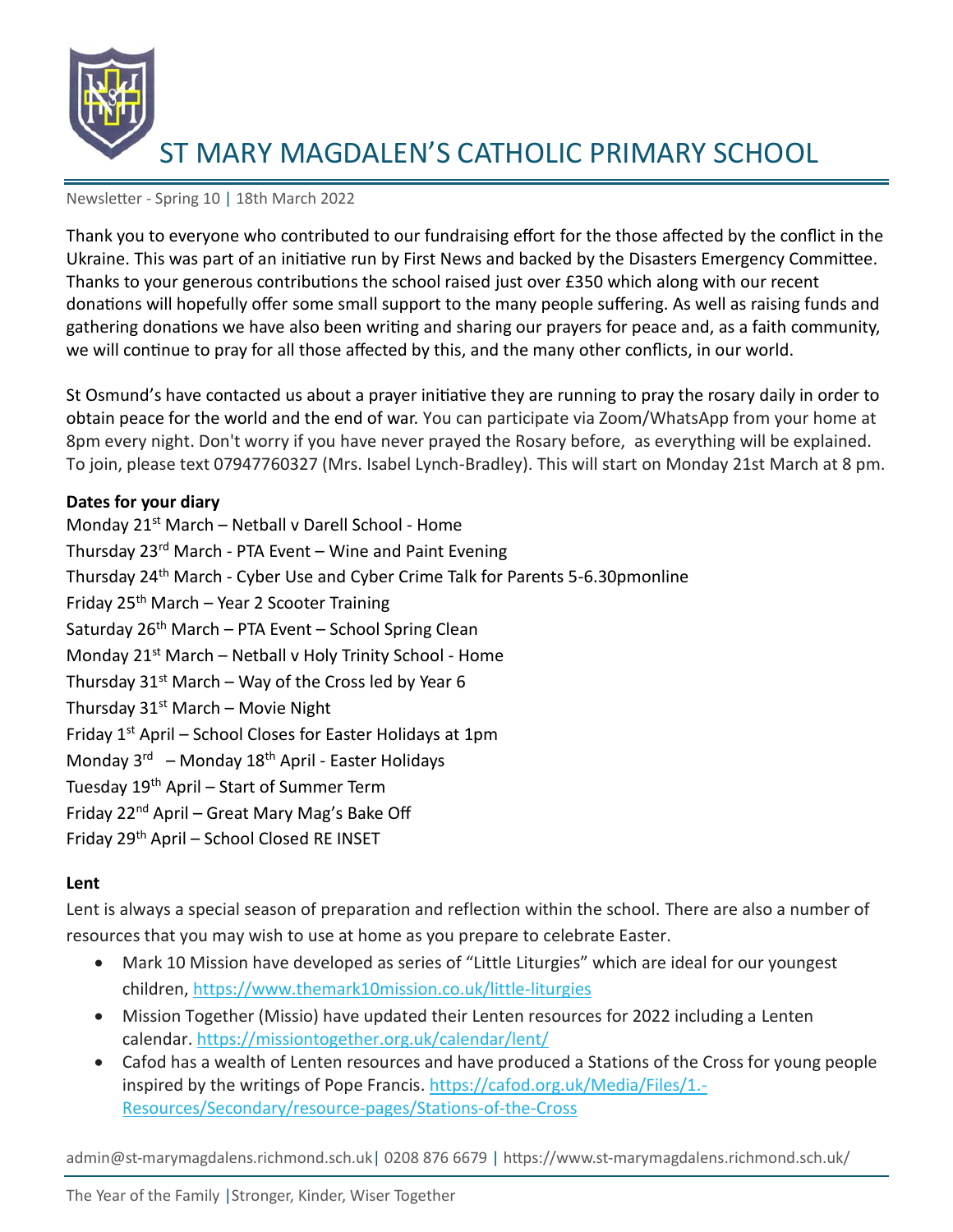### **Financial Year-End 2022**

Bookings for breakfast club, clubs, school lunches and trips on SCOPay will close on Monday 21st March 2022 at midday and will re-open on Monday  $4<sup>th</sup>$  April at 11a.m. This is because of the financial year-end. Please top up your child's school lunch account, breakfast club or make payments for school trips, Governors' Fund before 21st March. All P.T.A events and school uniform purchases will remain open.

### **Boys' Football Tournament**

Despite the rain and the mud our boys' football team had a great time at this week's tournament at NPL. The team worked well together and managed to pull off four draws. Unfortunately, they were knocked out following a very competitive match with Holy Trinity but they put in an excellent effort and should be very proud of their great team work.

#### **Netball Matches**

Our netball team had a fantastic match this week against Marshgate. There was some impressive play on show and the team triumphed  $17 - 4$ . What a result! As always, they were gracious in victory and we look forward to our upcoming fixtures with an eye on the league finals.



### **School Streets**

We will be participating in the school streets initiative from 28th March. As part of the scheme, we will need to manage entry to Worple Street from 8.15-9.15am and 2.45-3.45pm, for a couple of months until our families and residents are familiar with the new restrictions. Signage will be erected by the local authority and they will also provide all the equipment, barrier, hi vis jackets etc.

As a small school we will need volunteers to ensure that the initiative is successful. If you would like to be part of our group of volunteers, or you are willing to take on a leadership role please complete the survey: <https://forms.gle/ourrpWshs5tQSYWh7> Additional information can be found in the letter accompanying this newsletter.

### **Calling all young artists**

Just a reminder that the Royal Academy of Arts in London is running a version of their historic Summer Exhibition for children and young people. The Young Artists' Summer Show is a free, open submission exhibition for students aged 4 - 19 studying in the UK. Artworks are judged by a panel of passionate artists and arts professionals, with selected artworks displayed online and on-site at the Royal Academy of Arts.

We would like all the budding artists in our school to take part. If your child is interested they can make a painting, sculpture, photograph, installation or video piece. Once they have made their creation, a parent/carer needs to go to: <https://youngartists.royalacademy.org.uk/> to register their child, give permission and upload a photo of the work. You will be able to find our school when you register by the search. There is no theme so artworks can be of any subject. It must be original artwork and not a copy of another piece.

#### Submissions close on **30th March at 5pm**. Good Luck!

admin@st-marymagdalens.richmond.sch.uk| 0208 876 6679 | https://www.st-marymagdalens.richmond.sch.uk/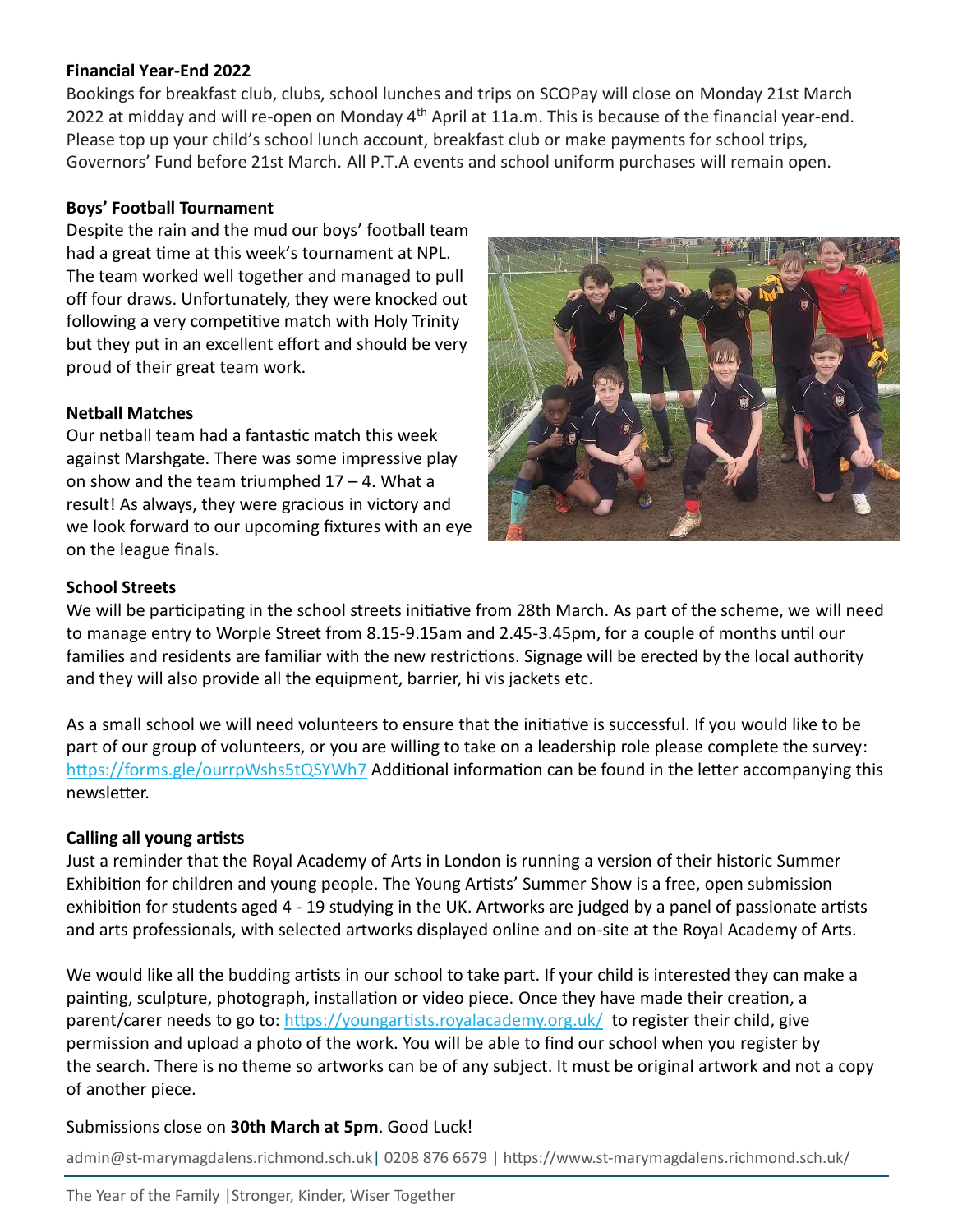# **Cyber Use and Cyber Crime Talk for Parents**

Following our recent message regarding our Cyber Use and Cyber Crime Talk we have decided to move the event online as this will enable more parents/carers to access the session. It will also enable us to record the talk and questions so that it can be accessed at a late date by those would cannot attend.

In this workshop, PC Mick our Safer Schools Officer, and Karen Ali from the mental health charity "Mind", will give an insight into the dangers of the cyber world, both on the mental health of the child, and the legal consequences that can come through poor choices made online. They will be covering topics such as:

- Cyber bullying the effects on mental health
- Grooming the dangers to be aware of
- The dangers of sexting the legal and mental health consequences
- The consequences when things go viral
- How you can help your child to stay safe online

Please let us know if you would like to attend via this Google form:<https://forms.gle/Lz9XCCkZQCL4Mk8a6>

# **PTA Events**

### **Wine and Paint**

Don't forget to purchase your tickets for our Wine and Paint evening, taking place at the school on Wednesday 23rd March. We will close all sales on Monday. Local artist Carla will talk us through the evening where you will be able to create your own PopArt masterpiece. Tickets cost £25 and are available to buy on SCOPay and include a glass of fizz. <https://www.scopay.com/login.html>

Remember, no art experience is necessary. So please join us for a creative and fun evening, all while enjoying a glass of wine or two!

# **Spring Clean**

As the weather is improving, we want to make sure our children can make the most of the outdoor space we have. Thank you for everyone who has volunteered so far to help with the Spring Clean of the school grounds on the morning of Saturday 26 March 2022.

If you are able to join for some outdoor physical activity on Saturday 26th March 2022, please complete this short google form: [https://forms.gle/VsbLoLpMSQfRyBMr9](https://nam12.safelinks.protection.outlook.com/?url=https%3A%2F%2Fforms.gle%2FVsbLoLpMSQfRyBMr9&data=04%7C01%7C%7C3e137d273c70420e65de08da00f549ed%7C84df9e7fe9f640afb435aaaaaaaaaaaa%7C1%7C0%7C637823350742969293%7CUnknown%7CTWFpbGZsb3d8eyJWIjoiMC4wLjAwMDAiLCJQIjoiV2luMzIiLCJBTiI6Ik1haWwiLCJXVCI6Mn0%3D%7C3000&sdata=VGWLdCzKQBvpldP1XvC9GVC36IwtkeGnYiNJM6Z2y%2Bw%3D&reserved=0)

### **Movie Night**

We are delighted to be organising a movie night for the children after school on Thursday 31 March. Further details and tickets to be released next week

# **Summer Fair**

We are starting to make plans for this year's Summer Fair on 2nd July at the Brewery Field, but we will need a lot of help from outside the PTA. This could be with helping to put together the brochure, sorting through donations, organising entertainment or helping to provide food and drinks, amongst other roles.

Please can you take part in this short survey and let us know what you are able to help us with:

admin@st-marymagdalens.richmond.sch.uk| 0208 876 6679 | https://www.st-marymagdalens.richmond.sch.uk/